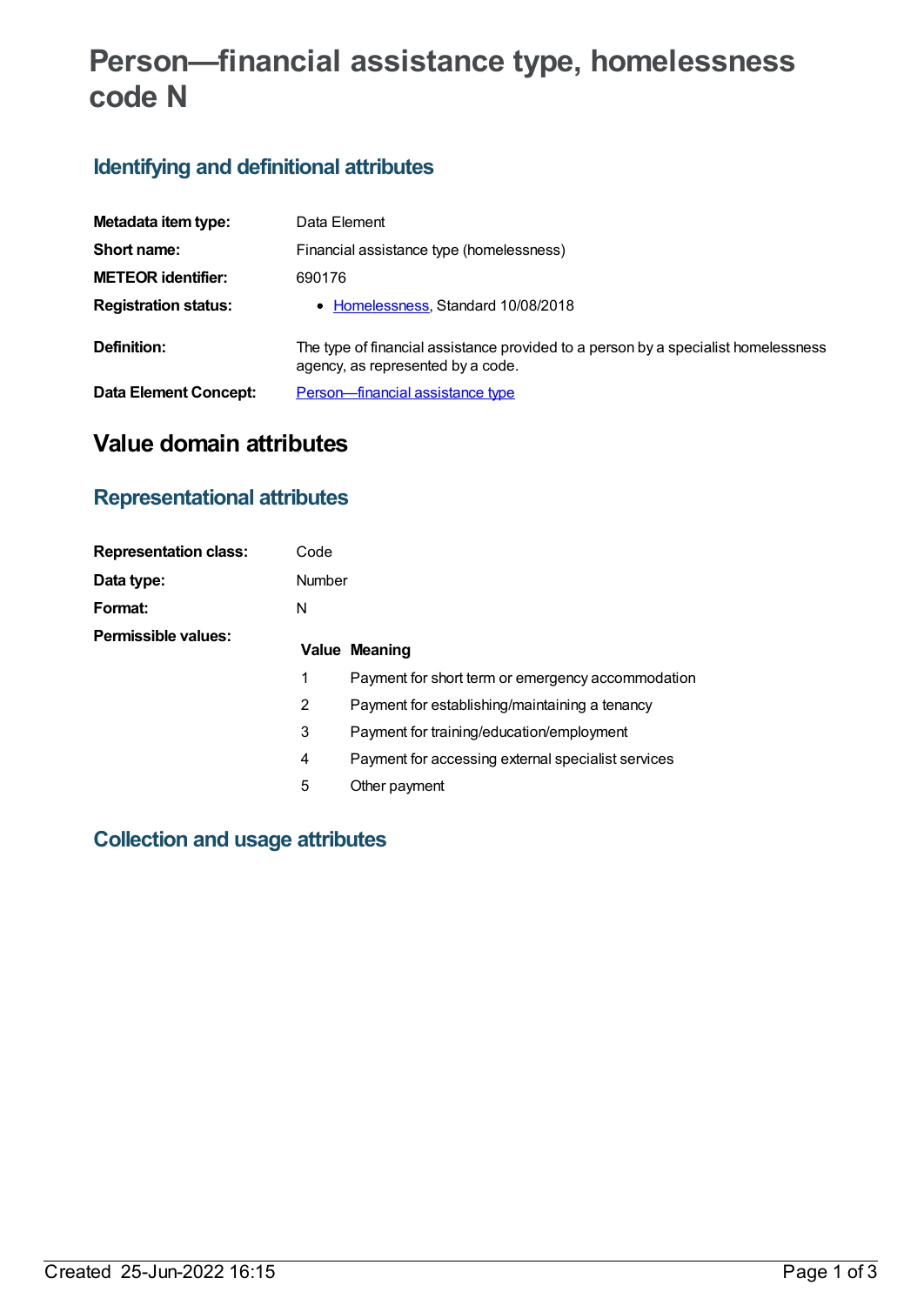**Guide for use:** If the client presented as part of a couple and both clients benefitted, then record half of the amount on each client form if possible. If it is not possible to split this amount, record the whole amount only on one client's form. If vouchers are given instead of cash the value of the voucher is to be recorded.

> This data element is collected in whole dollar amounts. If vouchers are given instead of cash, then record the value of the voucher. Record the value in Australian dollars.

The response definitions for this question are listed below.

CODE 1 Payment for short-term or emergency accommodation

- Includes emergency accommodation the agency arranged and paid for in places such as hotels, motels and caravan parks, where the agency does not have an ongoing arrangement to provide such accommodation.
- Excludes homelessness accommodation that is owned or directly managed by the specialist homelessness service, such as a refuge or crisis shelter. Does not include financial assistance for rent or other housing costs.

CODE 2 Payment for establishing/maintaining a tenancy

- Support aimed at finding long-term, independent housing, such as public housing, private rental accommodation, community housing or owneroccupied housing.
- Support to maintain a tenancy by assisting the client to meet rental payments or arrears, maintain property standards and/or organise their finances to meet rental payments.

CODE 3 Payment for training/education/employment

- Assistance to obtain a job and/or access to employment assistance programs.
- Assistance to access training programs.
- Assistance to access education or assist the client to remain in education.

CODE 4 Payment for accessing external specialist services

- Specialised services refer to those services which require knowledge or skills and are usually undertaken by someone with qualifications to provide the particular service.
- Only includes payments to access specialised services not provided by your agency.

CODE 5 Other payment

• Payments the agency made to, or on behalf of, the client which are not included in the categories above.

### **Data element attributes**

#### **Relational attributes**

**Related metadata references:** See also Person-financial assistance amount, total Australian currency N[NNNN] • [Community](https://meteor.aihw.gov.au/RegistrationAuthority/1) Services (retired), Standard 17/11/2010 • [Homelessness](https://meteor.aihw.gov.au/RegistrationAuthority/14), Standard 23/08/2010 • Housing [assistance](https://meteor.aihw.gov.au/RegistrationAuthority/11), Standard 23/08/2010

Supersedes [Person—financial](https://meteor.aihw.gov.au/content/401980) assistance type, homelessness code N

- [Homelessness](https://meteor.aihw.gov.au/RegistrationAuthority/14), Superseded 10/08/2018
- Housing [assistance](https://meteor.aihw.gov.au/RegistrationAuthority/11), Standard 23/08/2010